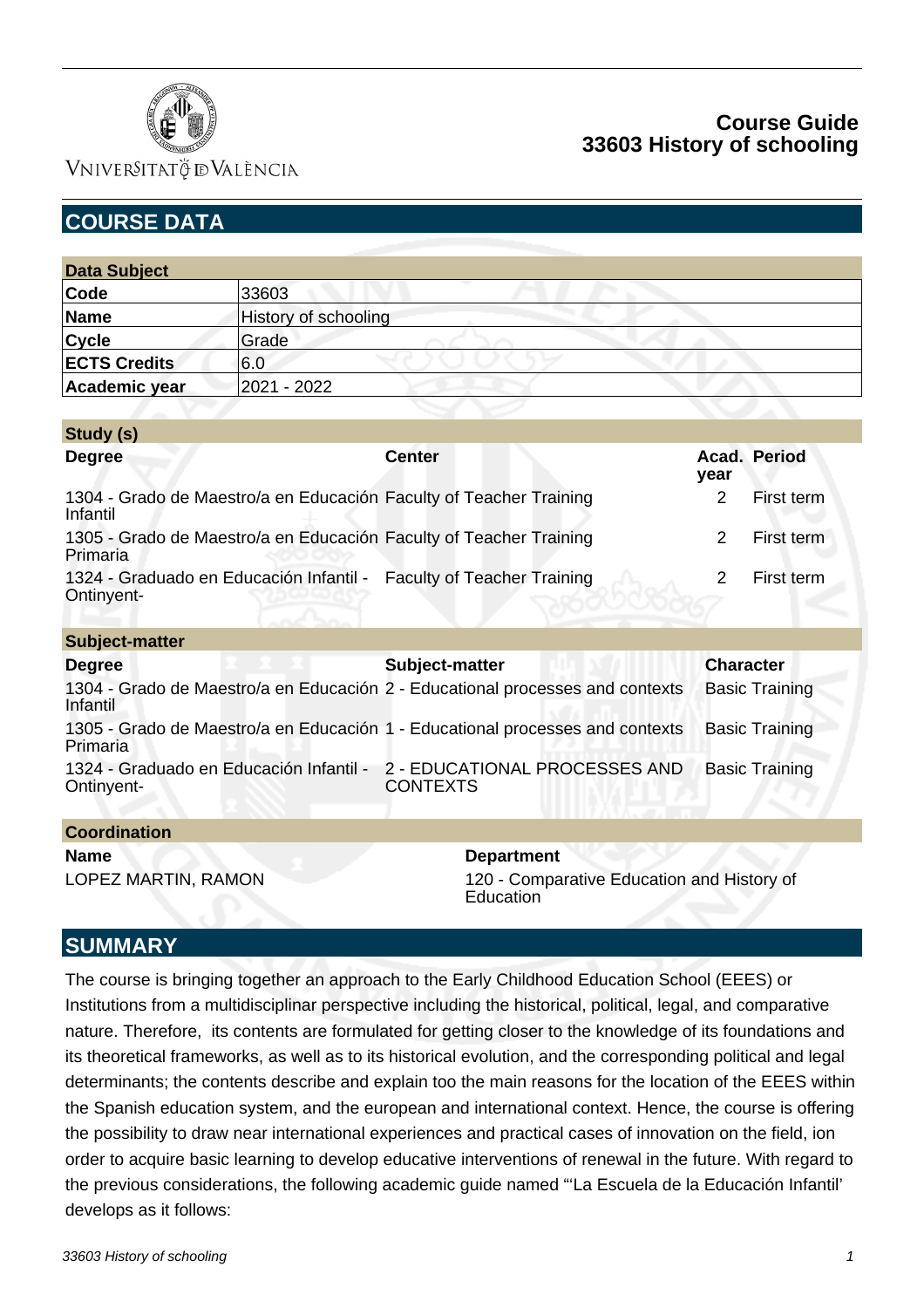

VNIVERSITATÖ IDVALÈNCIA

### **Course Guide 33603 History of schooling**

# **PREVIOUS KNOWLEDGE**

#### **Relationship to other subjects of the same degree**

There are no specified enrollment restrictions with other subjects of the curriculum.

#### **Other requirements**

"No previous requeriments have been specified".

# **OUTCOMES**

#### **1305 - Grado de Maestro/a en Educación Primaria**

- Express oneself orally and in writing correctly and appropriately in the official languages of the autonomous region.
- Use information and communication technologies effectively as usual working tools.
- Analyse critically the most relevant issues in today's society that affect family and school education: social and educational impact of audiovisual languages and of screens; changes in gender and intergender relations; multicultural and intercultural issues; discrimination and social inclusion, and sustainable development; Also, carry out educational actions aimed at preparing active and democratic citizens, committed to equality, especially between men and women.
- Promote cooperative work and individual work and effort.
- Assume that teaching must be perfected and adapted to scientific, pedagogical and social changes throughout life.
- Know the processes of interaction and communication in the classroom.
- Recognise the identity of each educational stage and their cognitive, psychomotor, communicative, social and affective characteristics.
- Design, plan and evaluate teaching and learning classroom activities in multicultural and coeducational contexts.
- Know how to work as a team with other professionals within and outside the school to attend to each student, to plan the learning sequences and to organise work in the classroom and in the play space.
- Know and apply basic educational research methodologies and techniques and be able to design innovation projects identifying evaluation indicators.
- Understand that systematic observation is a basic tool that can be used to reflect on practice and reality, and to contribute to innovation and improvement in education.
- Identify and plan the resolution of educational situations that affect students with different abilities and different learning rates, and acquire resources to favour their integration.
- Know the fundamentals of pre-primary and primary education.
- Know the historical evolution of the educational system in Spain and the political and legislative determinants of educational activity.
- Know and apply innovative experiences in pre-primary and primary education.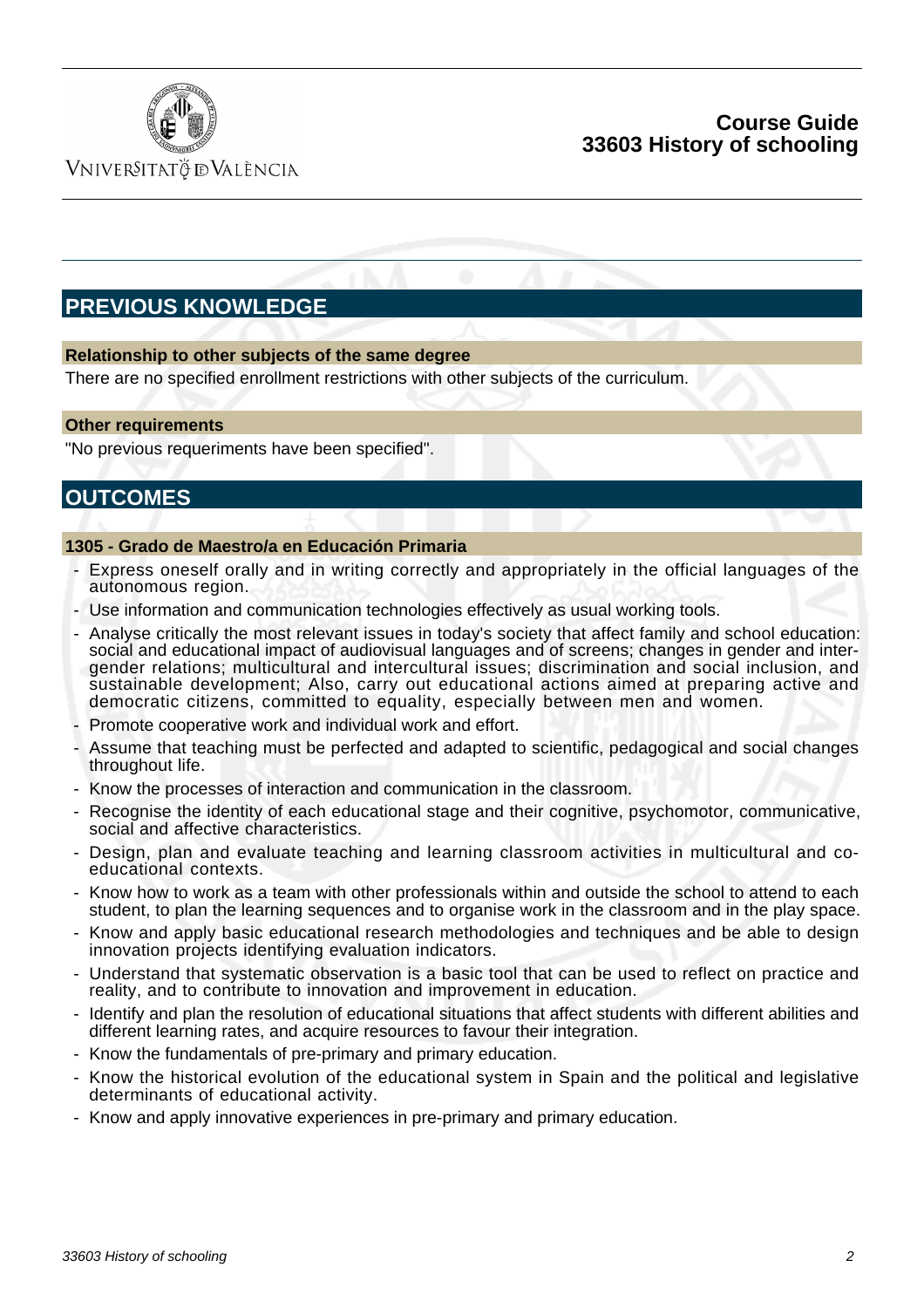### **Course Guide 33603 History of schooling**



### VNIVERSITATÖ ID VALÈNCIA

#### **1324 - Graduado en Educación Infantil -Ontinyent-**

- Express oneself orally and in writing correctly and appropriately in the official languages of the autonomous region.
- Use information and communication technologies effectively as usual working tools.
- Analyse critically the most relevant issues in today's society that affect family and school education: social and educational impact of audiovisual languages and of screens; changes in gender and intergender relations; multiculturalism and interculturalism; discrimination and social inclusion and sustainable development. Also, carry out educational actions aimed at preparing active and democratic citizens, committed to equality, especially between men and women.
- Promote cooperative work and individual work and effort.
- Assume that teaching must be perfected and adapted to scientific, pedagogical and social changes throughout life.
- Know the processes of interaction and communication in the classroom.
- Recognise the identity of each educational stage and their cognitive, psychomotor, communicative, social and affective characteristics.
- Design, plan and evaluate teaching and learning classroom activities in multicultural and coeducational contexts.
- Know how to work as a team with other professionals within and outside the school to attend to each student, to plan the learning sequences and to organise work in the classroom and in the play space.
- Know and apply basic educational research methodologies and techniques and be able to design innovation projects identifying evaluation indicators.
- Understand that systematic observation is a basic tool that can be used to reflect on practice and reality, and to contribute to innovation and improvement in education.
- Identify and plan the resolution of educational situations that affect students with different abilities and different learning rates, and acquire resources to favour their integration.
- Know the fundamentals of pre-primary and primary education.
- Know the historical evolution of the educational system in Spain and the political and legislative determinants of educational activity.
- Know and apply innovative experiences in pre-primary and primary education.

# **LEARNING OUTCOMES**

#### **English version is not available**

El alumnado tendrá que:

Conseguir las competencias específicas antes mencionadas

Adquirir los conocimientos básicos sobre la evolución de la política, la teoría y la práctica educativa en la sociedad contemporánea.

Comprender la cultura escolar como un proceso de construcción social e histórica.

Desarrollar el pensamiento narrativo y la capacidad de interpretación y juicio

crítico.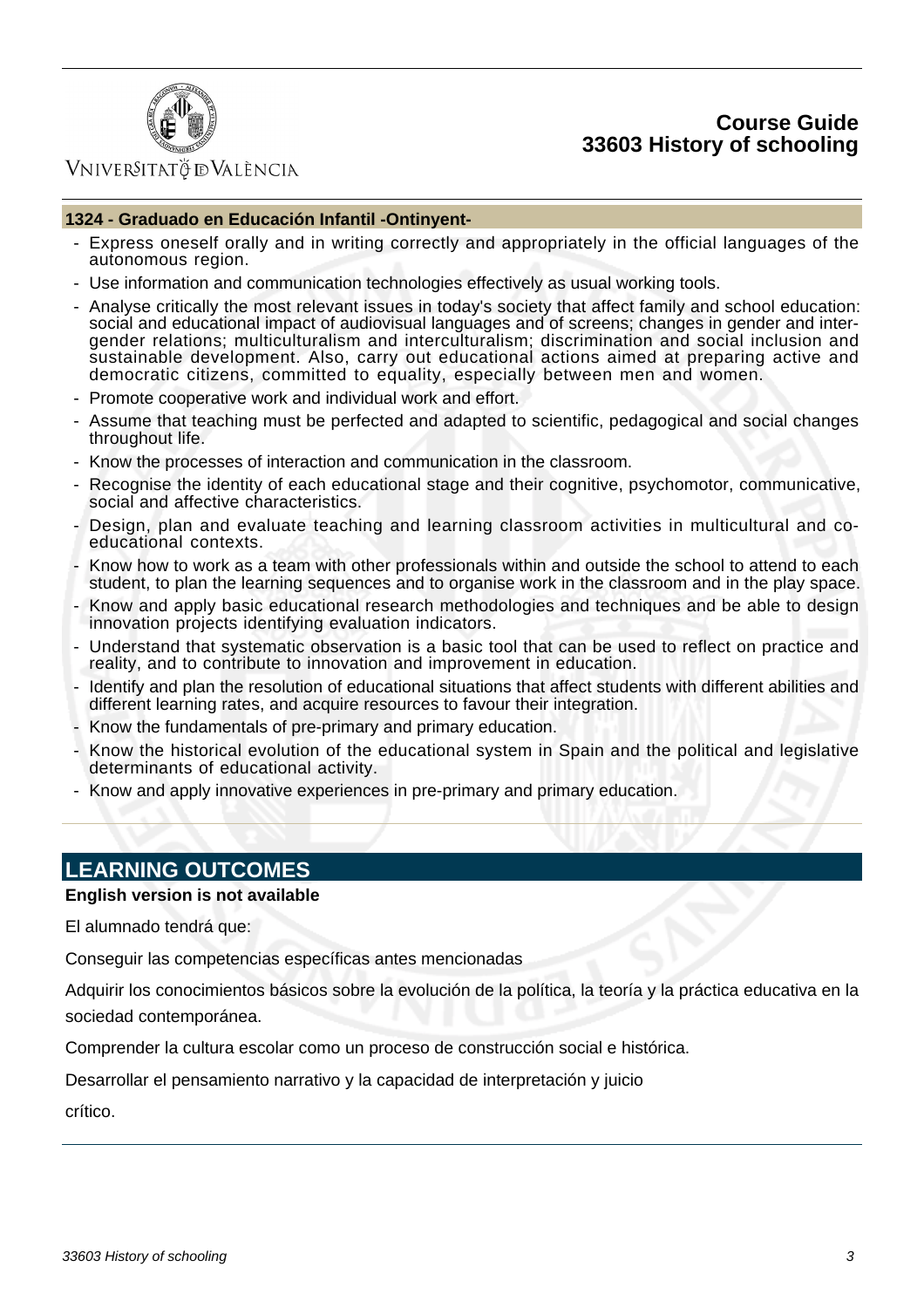

## **Course Guide 33603 History of schooling**

**VNIVERSITATÖ IDVALÈNCIA** 

# **WORKLOAD**

| <b>ACTIVITY</b>                   | <b>Hours</b> | % To be attended |     |
|-----------------------------------|--------------|------------------|-----|
| Theoretical and practical classes |              | 60,00            | 100 |
| Study and independent work        |              | 90,00            |     |
|                                   | <b>TOTAL</b> | 150,00           |     |

# **TEACHING METHODOLOGY**

#### **English version is not available**

#### **CLASES TEÓRICAS**

Exposición de contenidos por parte del profesor para justificar, enmarcar, y clarificar los distintos contenidos temáticos.

#### **CLASES PRÁCTICAS**

Lectura, análisis y valoración crítica de fuentes. Comentarios de textos individuales y grupales de textos histórico-pedagógicos.

#### **SEMINARIOS Y TALLERES**

Búsqueda de fuentes documentales y de estudios referida a la historia de la escuela. Iniciación a las principales estrategias y técnicas de investigación histórico-pedagógicas, principalmente a las fuentes orales.

#### **ESTUDIO Y TRABAJO EN GRUPOS**

Diseño, elaboración y presentación escrita y oral de trabajos en grupo. Deberán realizarse en base a artículos de historia de la educación facilitados por el profesorado. Y, también en base a la elección del propio alumnado en temáticas que susciten su interés.

#### **TUTORIAS**

Revisión y orientación OBLIGATORIA del trabajo individual y en grupo.

#### **ACTIVIDADES COMPLEMENTARIAS**

Complementación con tareas optativas de profundización, propuestas por el propio alumnado.

## **EVALUATION**

#### **English version is not available**

Evaluación final:

Prueba escrita/oral de los temas del programa.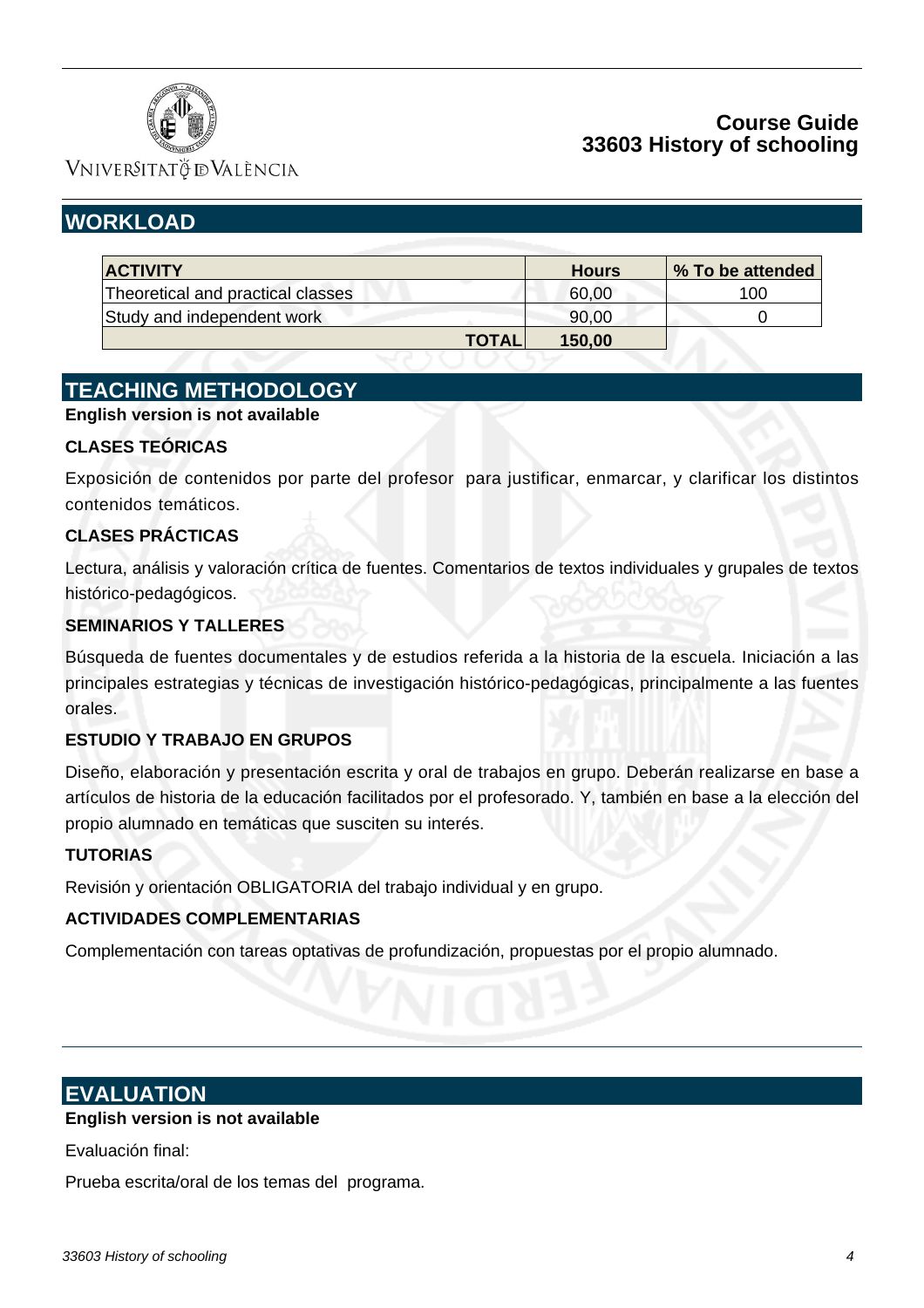

### VNIVERSITATÖ ID VALÈNCIA

# **Course Guide 33603 History of schooling**

Se valorará, de forma especial, la adecuada adquisición y comprensión de los conocimientos.

Evaluación continua:

Control de lecturas específicas sobre la materia (artículos de revista o capítulos de libros).

Evaluación de los trabajos personales o en grupos reducidos sobre temas indicados por el profesor, valorando, especialmente: las habilidades de búsqueda bibliográfica e información; la organización temporal del trabajo realizado; la organización de ideas y argumentos expresados; la redacción y exposición adecuadas; criterios científicos (índice, presentación, citas, conclusión, anexos, etc.). Podrá hacerse de forma oral u escrita, individual o colectiva.

Evaluación del estudio de documentos originales y novela histórica.

valuación de los trabajos personales o en grupos reducidos sobre temas indicados por el profesor, valorando, especialmente: las habilidades de búsqueda bibliográfica e información; la organización temporal del trabajo realizado; la organización de ideas y argumentos expresados; la redacción y exposición adecuadas; criterios científicos (índice, presentación, citas, conclusión, anexos, etc.). Podrá hacerse de forma oral u escrita, individual o colectiva.

Evaluación del estudio de documentos originales y novela histórica.

Actividades sobre la Memoria Histórica (recuerdo/olvido, historia.

Introducción a la investigación histórico educativa.

Autoevaluación:

Valoración, por parte del estudiante, del proceso y resultados del aprendizaje.

Evaluación final: entre 60-70% Evaluación continua: entre 40-30%

# **REFERENCES**